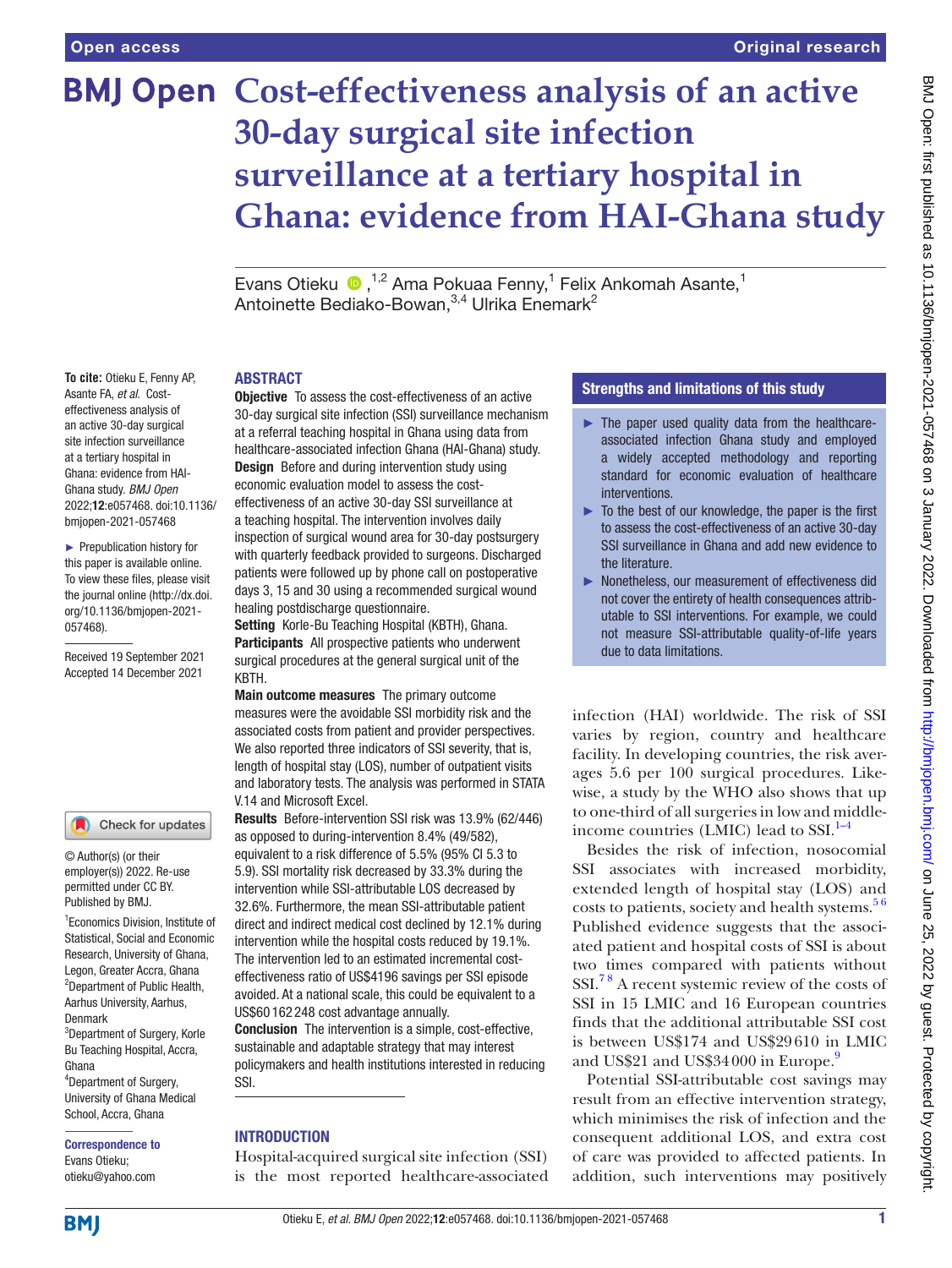impact on patient health and well-being and loss of life. Consequently, it is of interest to identify interventions where the cost savings on treatment outweigh the cost of implementation, or where the cost of implementation net of savings is low compared with the health gains. For policymakers, the most effective but less costly intervention strategy is worth investing in.<sup>[1](#page-8-0)</sup>

Several studies exist on the cost-effectiveness of various types of SSI interventions such as wound-edge protection devices after laparotomy, $10$  negative blood pressure therapy,<sup>11</sup> bacterial binding dressing<sup>12</sup> and surveillance<sup>[8](#page-8-7)</sup> with the latter showing the most promising results. The economic evaluation of SSI surveillance in England including feedback to surgical teams found a potential for significant cost savings accompanied by a decrease in SSI risk.<sup>8</sup> These economic evaluations are, however, from high-income country settings and the results may not be directly transferable to a lower middle income setting like Ghana.

The HAI-Ghana project is an international, multicentre and interdisciplinary HAI project aiming to evaluate, among other things, the prevalence and costs of HAIs in Ghana and to identify and assess effects and costs of control interventions associated with selected HAIs (www.<https://haiproject.org/index.php>). As part of the HAI-Ghana project, a 30-day SSI surveillance with periodic feedback to surgical staff including SSI at the Korle Bu Teaching Hospital in Ghana was implemented in 2017–2018[.13](#page-8-8) Before that, Ghana has had no surveillance strategy for monitoring SSI outbreaks. However, a 1-day point prevalence study in 2016 puts HAI prevalence in Ghana at  $8.2\%$  $8.2\%$  $8.2\%$ .<sup>2</sup> The choice of a 30-day surveillance follows the standard methods applied by the US Centres for Disease Control and Prevention National Health Care Safety Network and is used for SSI surveillance study in three African countries, that is, Kenya, Uganda and Zambia.<sup>[3](#page-8-10)</sup>

Thus, the present study aimed to evaluate whether a 30-day SSI surveillance with periodic feedback to surgical staff could be a cost-effective strategy compared with a no surveillance practice. We excluded surgeries that had implants and will require longer than 30 days of follow-up. [13](#page-8-8) We anticipated that increased awareness among hospital staff would reduce the risk of SSI and that the surveillance would also lead to early detection of SSI, both contributing to SSI-attributable cost savings. We further anticipated that cost of the intervention could be less or only slightly more than the savings, thus, making a surveillance system a worthwhile investment from a societal point of view.

### **METHODS**

### **Design**

We conducted a cost-effectiveness analysis of an SSI surveillance intervention using a simple decision model with parameters based on a before and duringintervention study design. The data collection before

intervention took place from June to September 2017. The intervention was implemented from October 2017 to December 2018. Cost data collection during intervention took place between April and July 2018. The lag time of 6months between the two studies was based on expert medical consultation of the need for medical staff to fully acquaint themselves with the surveillance strategy. The effect was evaluated based on follow-up until December 2018. By design, we could only measure results during the intervention and not after because the active surveillance requires selection of participants while the intervention was ongoing.

For methodological transparency, we report according to the Consolidated Health Economic Evaluation Reporting Standard checklist.<sup>14</sup>

### Study setting

The intervention took place at the general surgical unit (GSU) of the Korle-Bu Teaching Hospital (KBTH) in the Greater Accra region of Ghana. The GSU is a 150-bed capacity equivalent to 7.5% of the total bed capacity of the KBTH. An estimated average of 2280 surgical operations is performed at the GSU annually, equivalent to  $0.9\%$  of surgeries performed yearly in Ghana.<sup>15</sup> At the time of the study, the surgical department (SD) of the hospital had 12 active general surgeons, 8 seniors and 16 junior residents under surgical training. There were also 12 interns and o158 nurses and healthcare assistants.<sup>13</sup>

### Target population and subgroup

The study population includes all patients who underwent surgery at the GSU of the KBTH. Exclusion criteria were patients who underwent surgical procedures where primary closure of incision was not completed in the theatre of the SD or had an implant surgery.<sup>5 13</sup> A total of 446 and 582 patients were eligible for inclusion before and during the intervention studies, respectively. Among these, 62 and 49 patients with SSI within 30 days after surgery based on 2017 SSI criteria were defined by the Centers for Disease Control and Prevention $^{16}$  and identified by medical staff through a healthcare personnel-based survey and a patient-based telephone survey.<sup>[13](#page-8-8)</sup> We included SSI from superficial, deep and organ space wounds, resulting from 11 surgical procedures related to thyroid, breast, colon, appendix, limb amputation, etc. However, only 40 and 31 patients with SSI, respectively, are considered in the cost analysis because some declined to participate, a few absconded before and after discharge, and others were untraceable during the follow-up due to wrong contact information.<sup>[5](#page-8-1)</sup>

### Patient and public involvement

Patients and public involvement in the study were twofold. First, a pretest of the validated data collection tool sought patients' opinions on the dimensions of the direct and indirect cost associated with SSI. The aim was to ensure that the study design and data capture reflect patients' and carers' preferences and priority spending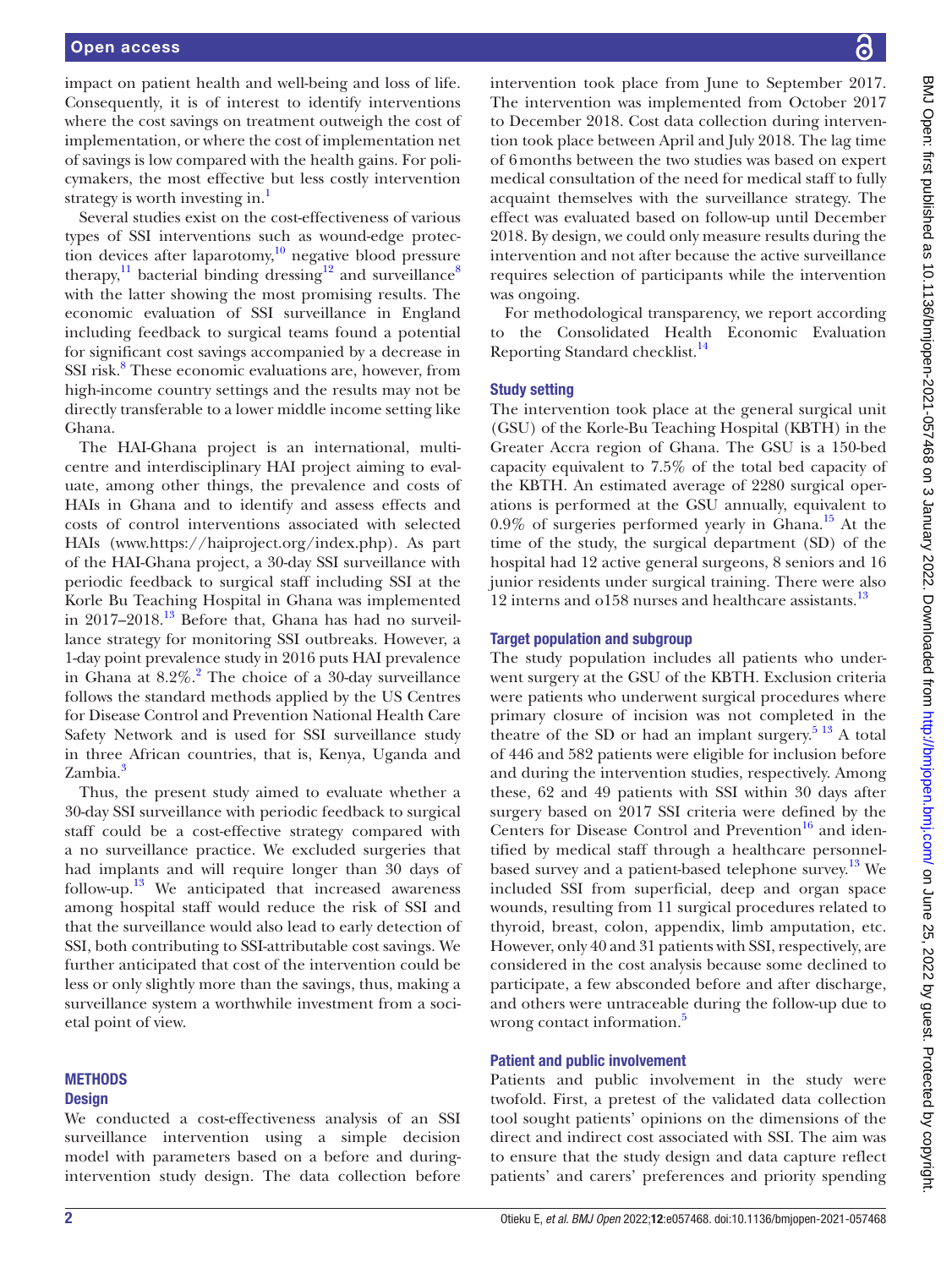# $\epsilon$

on SSI-related costs. Patients' involvement in the recruitment and conduct of the study also include their time to provide data during the 30-day follow-up. Second, the management of the HAI-Ghana Project organised two separate seminars/conferences postbaseline study (before intervention) to educate patients, hospital staff, the scientific community and the general public on SSIassociated costs. The conference provided an opportunity for diverse suggestions on the appropriate SSI intervention to implement within the LMIC setting. It also raised public awareness and motivation for investment in SSI interventions. The before-intervention study is published elsewhere<sup>5</sup> as part of the project dissemination plan.

### Study perspective

The baseline study evaluated the attributable costs of SSI from the patient and provider perspectives. Therefore, this study measures the cost-effectiveness of the intervention from the same perspectives. The provider refers to the KBTH in Ghana, where the study took place.

### Description of the intervention (comparators)

Before June 2017, there was no SSI surveillance strategy at the SD of the hospital. Both inpatient and outpatients who underwent surgical procedures at the GSU received standard care postsurgery, which is a periodic review of health state and wound dressing by medical staff until the surgical wound was healed or poses no threat to their health. In the before-intervention study, patients who received standard care at the SD were prospectively enrolled after surgery up to 30 days.

An intervention involving an active 30-day SSI surveillance strategy was rolled out from October 2017 to December 2018. Prior to the start, medical staff at the SD were informed about the alarming rate of SSI. Interns at the SD were trained to continuously monitor all surgery patients. For inpatients, the surveillance was done by daily inspection of the surgical wound area for 30-day postsurgery. The inpatient surveillance was discontinued when a patient was transferred out of the GSU postsurgery, died or the 30-day surveillance ended while the patient was still in the hospital. For postdischarge patients, the surveillance involved both healthcare personnel-based surveillance and patient-based telephone surveillance. In the case of the healthcare personnel-based surveillance, each patient, at discharge, was given a wound card used by nurses or healthcare assistants to document the state of the wound. Each surgical ward has a wound treatment room where patients receive wound dressing postdischarge. For the patient-based telephone survey, discharged patients were followed up by phone call on postoperative days 3, 15 and 30 using a recommended surgical wound healing postdischarge questionnaire designed by the Surgical Site Infection Surveillance Service of Public Health England[.17](#page-8-14) The questionnaire consists of a series of 'yes' or 'no' questions to help diagnose SSI for patients who noticed any changes in their wounds. If SSI was suggested, diagnosis criteria were documented and confirmed at a change of



<span id="page-2-0"></span>Figure 1 Decision tree. SSI, surgical site infection.

wound dressing. Thus, compliance with the intervention followed an infection prevention and control protocol and was monitored by a project team member (BA) who is also a trained general surgeon and a staff of the University of Ghana Medical School and KBTH. Staff (surgeons only) received quarterly feedback on SSI rates at the SD units, across risk factors and over time.

### Decision model

Our simple decision tree model compares a cohort of surgical patients with and without exposure to the surveillance intervention [\(figure](#page-2-0) 1). The assumption underpinning the model is that the success of the active 30-day SSI surveillance will lead to: (1) a reduction in the probability of SSI, which will reflect in a reduction in the number of SSI episodes and the associated treatment costs and (2) possibly early detection of SSI, which could be reflected in lower treatment cost per case because of shorter length of stay. The parameter values used in the model are based on the observed probability of SSI before and during intervention, the estimated SSI-attributable costs and the intervention costs ([table](#page-3-0) 1). For comparison of costs before and during the intervention, a discount of 2.5% was taken into account.<sup>18</sup>

### Measurement of effectiveness

Our primary effect measure is the number of SSI cases avoided with the intervention (avoidable SSI morbidity risk) and the associated costs. We believed the number of deaths avoided and life years lost based on the estimated change in mortality risk is considerably more uncertain given the low number of observations. Thus, measurement of effectiveness took into account the incremental outcome associated with the intervention and estimated as:

Effectiveness =

[ During *<sup>−</sup>* intervention SSIoutcome *<sup>−</sup>* Before *<sup>−</sup>* intervention SSIoutcome]

(1)

### Estimating resources and costs

To determine the SSI-attributable costs, we matched SSI—patients with non-SSI patients based on age, sex, surgical procedure, etc. See Fenny *et al* for detail on matching criteria.<sup>5</sup> For precision, we used an activitybased microcosting-dubbed ingredient costing method to capture and measure patient costs.<sup>[5](#page-8-1)</sup> Patient cost data were collected using a validated questionnaire that covered medical and non-medical costs incurred by patients with SSI and their caregivers for the period of hospitalisation and up to 30 days after surgery. It includes total direct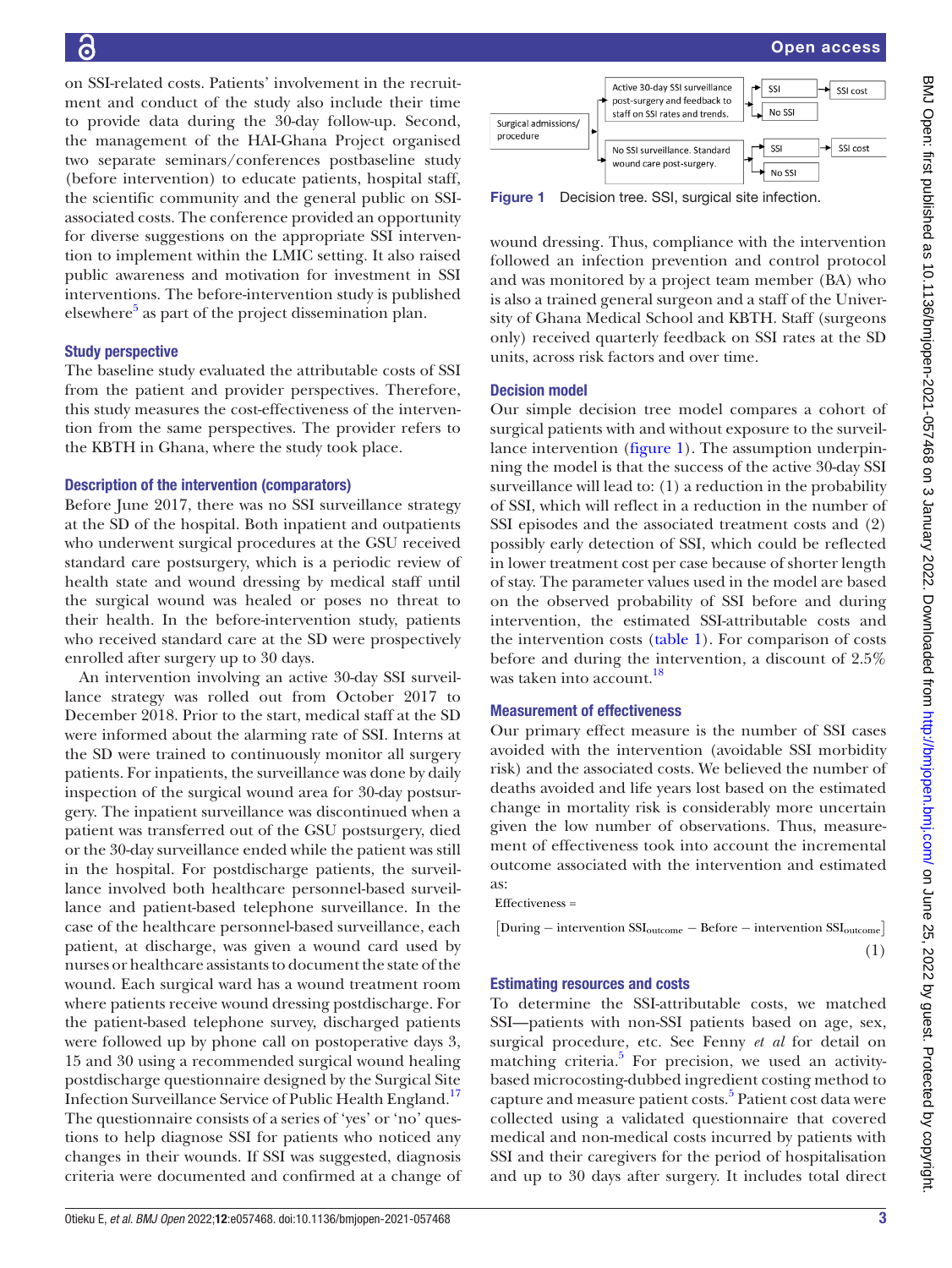| ļ                                                                                                                       |
|-------------------------------------------------------------------------------------------------------------------------|
|                                                                                                                         |
|                                                                                                                         |
|                                                                                                                         |
|                                                                                                                         |
| :                                                                                                                       |
|                                                                                                                         |
|                                                                                                                         |
| $\begin{array}{c} \begin{array}{c} \begin{array}{c} \end{array}\\ \begin{array}{c} \end{array} \end{array} \end{array}$ |
|                                                                                                                         |
|                                                                                                                         |
|                                                                                                                         |
|                                                                                                                         |
| $\frac{1}{2}$                                                                                                           |
|                                                                                                                         |
|                                                                                                                         |
| $\frac{2}{3}$                                                                                                           |
|                                                                                                                         |
|                                                                                                                         |
| $\ddot{\phantom{0}}$                                                                                                    |
|                                                                                                                         |
|                                                                                                                         |
|                                                                                                                         |
|                                                                                                                         |
|                                                                                                                         |
|                                                                                                                         |
|                                                                                                                         |
|                                                                                                                         |
|                                                                                                                         |
| $\ddot{\cdot}$                                                                                                          |
|                                                                                                                         |
|                                                                                                                         |
|                                                                                                                         |
|                                                                                                                         |
| ᠈                                                                                                                       |
|                                                                                                                         |
| J                                                                                                                       |
|                                                                                                                         |
|                                                                                                                         |
|                                                                                                                         |
|                                                                                                                         |
|                                                                                                                         |
| ֡֡֡֡֡֡֡                                                                                                                 |
|                                                                                                                         |
| ١                                                                                                                       |
|                                                                                                                         |
|                                                                                                                         |
|                                                                                                                         |
|                                                                                                                         |
|                                                                                                                         |
|                                                                                                                         |
|                                                                                                                         |
|                                                                                                                         |
| anadoiund/tut                                                                                                           |
|                                                                                                                         |
|                                                                                                                         |
|                                                                                                                         |
|                                                                                                                         |
|                                                                                                                         |
|                                                                                                                         |
|                                                                                                                         |
| َة<br>ا<br>ì                                                                                                            |
| l                                                                                                                       |
| ı                                                                                                                       |
| l<br>ļ                                                                                                                  |
|                                                                                                                         |
|                                                                                                                         |
| ŕ<br>l                                                                                                                  |
|                                                                                                                         |
| j<br>I                                                                                                                  |
|                                                                                                                         |
|                                                                                                                         |
|                                                                                                                         |
|                                                                                                                         |
|                                                                                                                         |
|                                                                                                                         |
|                                                                                                                         |
| į                                                                                                                       |
| ֓֕֡֡<br>١                                                                                                               |

<span id="page-3-0"></span>

| Model parameter values<br>Table 1              |                     |                          |
|------------------------------------------------|---------------------|--------------------------|
| <b>Parameters</b>                              | Value (95% CI)      | <b>Source</b>            |
| Probability of SSI before intervention (%)     | 13.9                | Fenny et al <sup>5</sup> |
| Probability of SSI during intervention (%)     | 8.4                 | Patient data*            |
| Patient cost of SSI before intervention (US\$) | 2208 (2087 to 2376) | Fenny et al <sup>5</sup> |
| Patient cost of SSI during intervention (US\$) | 1942 (1758 to 2227) | Patient data*            |
| Hospital cost before intervention (US\$)       | 1391                | Fenny et al <sup>5</sup> |
| Hospital cost during intervention (US\$)       | 1047                | Patient data*            |
| Cost discount rate (%)                         | 2.5                 | GSS <sup>17</sup>        |

\*Estimate from patient data during-intervention study.

GSS, Ghana Statistical Service; SSI, surgical site infection.

and indirect medical expenses. The direct medical cost comprises expenses related to laboratory tests, medical consultation, review/outpatient care cost and drugs. The indirect medical costs were those related to transportation, feeding and accommodation. Public health facilities in Ghana run a cost-recovery system, in which the cost of direct medical services like medicines, consultation and laboratory tests is paid either out-of-pocket or by reimbursement through the national health insurance scheme. Furthermore, we included in our analysis the indirect cost of SSI due to productivity loss, resulting from absenteeism from work. Thus, the indirect cost of SSI captures the loss of income during inpatient days and up to 30 days after surgery or death. $5$ 

For the measurement of the hospital cost, the estimated daily hospital cost of US\$325 and US\$390 from the before and during intervention per patient was multiplied by the mean extra SSI-attributable LOS of 4.6 and 3.1days, respectively. The procedure used to estimate the hospital cost is published in the before-intervention study on the cost of SSI.<sup>[5](#page-8-1)</sup> Briefly, the procedure involves an activitybased gross costing that captures the sum of all recurrent and annualised capital expenditures incurred by the GSU within the 2017/2018 financial year. The recurrent cost includes staff remuneration, cost of clinical support and all other consumable items used by the GSU. The capital cost comprises the annualised expenditures of office space, including the theatre room, patient wards, changing rooms, etc.

The intervention cost was estimated as the sum of all expenses incurred during the intervention, and which would be necessary for continuation of the intervention. It includes the cost of wound cards, wound swaps, laboratory analysis of wound swaps, airtime for postdischarge surveillance and the value of extra time spent on SSI surveillance. Materials were valued at market price and the extra time spent was valued using a per diem amount. Costs specific to the research project, for example, additional data collection, were excluded. The cost of the intervention was absolved by the HAI-Ghana project.

### Data analysis

First, to assess the comparability of the beforeintervention and during-intervention groups, we evaluated statistical differences in background characteristics of the participants using non-parametric  $\chi^2$  statistic for categorical variables (sex, wound class and surgical procedure) at an alpha of p<0.05. Second, we estimated SSI cases avoided as the difference in SSI risk ratio before and during the intervention and report three indicators of severity, that is, mean LOS, number of laboratory tests and outpatient visits. Third, we present information on the total cost of the intervention and estimated the SSIattributable patient and hospital/provider cost per SSI case. The SSI-attributable costs before intervention was obtained from our previous paper.<sup>[5](#page-8-1)</sup> Cost were calculated in local currency (Ghana cedi) and converted into base year (2018) Purchasing Power Parity (PPP) in US Dollars (US\$) using a web-based PPP convertor that equates US\$1.00 to Ghana cedi (GHC)  $1.569$ .<sup>19</sup> We applied a 2.5% discount rate<sup>18</sup> to adjust the 2017 baseline costs to 2018 levels.

Third, we calculated the incremental cost savings from the intervention across domains: the mean direct medical and non-medical cost and indirect cost (productivity loss). Finally, we populated our decision model with the estimated parameter values using the during-intervention cohort as basis for calculating costs and effects with and without the surveillance intervention. We estimated the incremental cost-effectiveness ratio (ICER) by dividing the change in total cohort cost by the effects gained, that is, the number of SSI cases avoided (SSI morbidity risk avoided). The estimation of ICER assumed the formula:

$$
ICER = (C_1 - C_0) / (E_1 - E_0)
$$
 (2)

Thus,  $C_1$  and  $C_0$  are the total cohort cost of the intervention and the comparator, while  $E_1$  and  $E_0$  represent the effect gain from the intervention and the comparator, respectively.<sup>[20 21](#page-8-17)</sup> The whole analysis was performed in STATA V.14.0 and Microsoft Excel. We deployed inbuilt statistical analysis tools in STATA V.14.0 to compute mean values and 95% uncertainty intervals (95% UI).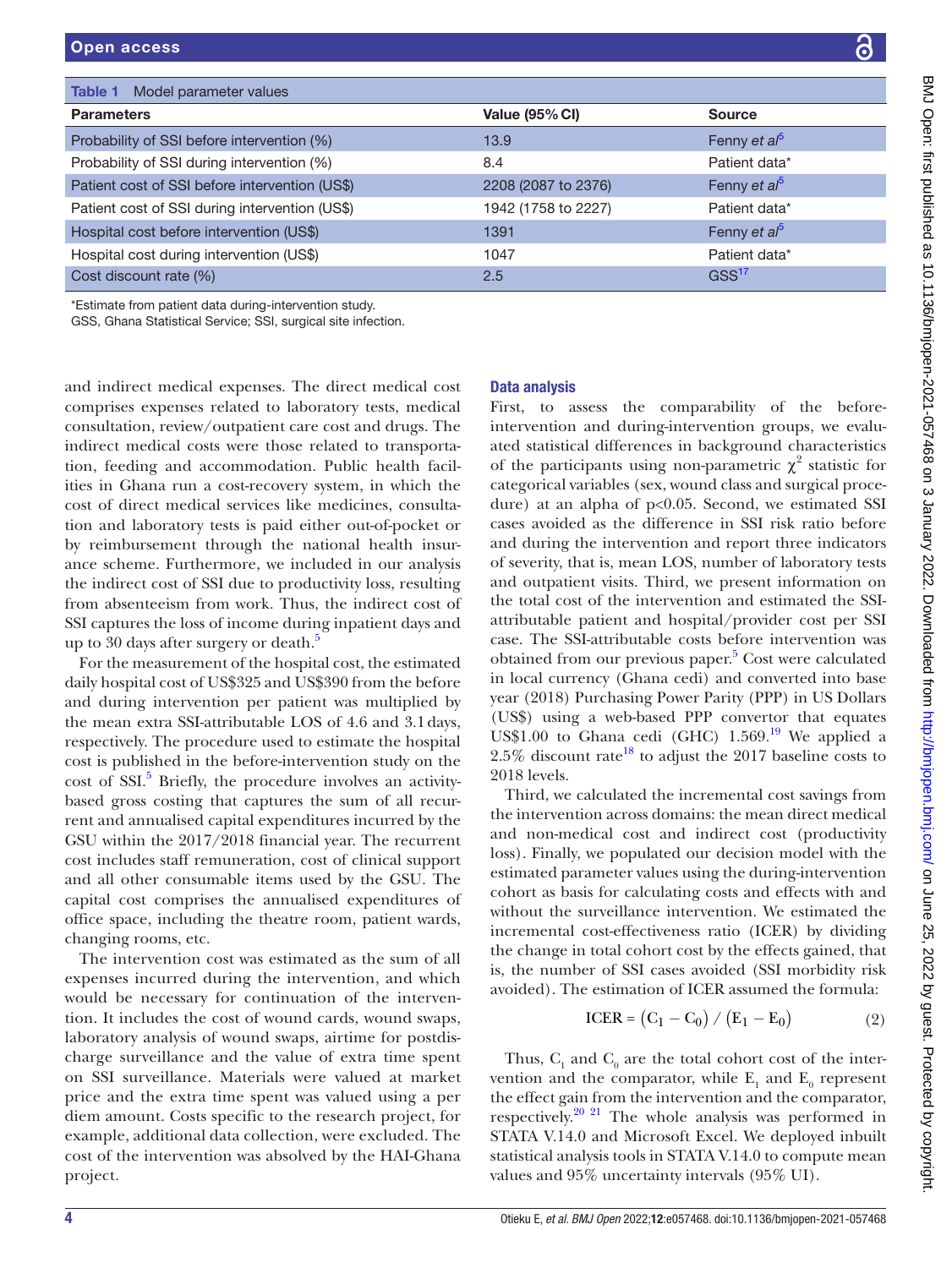# 

BMJ Open: first published as 10.1136/bmjopen-2021-057468 on 3 January 2022. Downloaded from <http://bmjopen.bmj.com/> on June 25, 2022 by guest. Protected by copyright.

BMJ Open: first published as 10.1136/bmjopen-2021-057468 on 3 January 2022. Downloaded from http://bmjopen.bmj.com/ on June 25, 2022 by guest. Protected by copyright

## Sensitivity analysis

The robustness of the incremental cost savings derived from the intervention was evaluated using both one-way and multiway sensitivity analysis. Cost input parameters were varied using the minimum/maximum values of the 95% UI around the base case mean cost. The input parameters include patient direct cost, cost due to productivity loss, hospital cost and the probability of SSI before and during the intervention. The assumption is that a significant change in the input parameters may affect the incremental cost advantage and consequently nuance possible conclusions and recommendations of the study. $22$  Microsoft Excel allowed us to build a sensitivity analysis table and vary the input parameters to determine a change in incremental cost savings derived from the intervention.

### **RESULTS**

Enrolled patients in the before and during-intervention studies were 446 and 582, respectively. Of the patients identified with SSI, we included 40 and 31 in the cost analysis because some declined to participate, while others were lost to follow-up. In both data collection periods, women were more than half of the eligible participants. Approximately, 45% and 32% of patients with SSI in the before and during-intervention groups had dirty surgical wounds. Eleven surgical procedures were examined. Overall, limb amputation and breast surgery dominated in both the control group (before intervention) and the case group. Among patients with SSI, those who underwent herniorrhaphy surgery were 16.1% in the case group and 19.7% in the control group ([table](#page-4-0) 2).

### Incremental outcomes

SSI morbidity risk was 13.9% (62/446) in the beforeintervention phase but declined to 8.4% duringintervention phase (49/582), equivalent to a risk difference of 5.5% (95% CI 5.3 to 5.9). The mortality risk of SSI also declined by 33.3%, while the mean additional LOS attributable to SSI declined by 32.6% during intervention. Thus, the latter suggests that early detection of SSI may have reduced treatment needs, which may be reflected in reduced LOS. Furthermore, the mean number of outpatient visits for surgical wound care reduced from 7.9 (95% CI 7.3 to 8.5) to 5.2 (95% CI 4.4 to 5.6) in 30-day postsurgery. Likewise, the mean number of laboratory test for patients with SSI decreased by 48% [\(table](#page-5-0) 3).

<span id="page-4-0"></span>

| Descriptive characteristics of respondents<br>Table 2 |                                                          |            |               |                          |                                            |
|-------------------------------------------------------|----------------------------------------------------------|------------|---------------|--------------------------|--------------------------------------------|
|                                                       | <b>Before intervention</b><br><b>During intervention</b> |            |               |                          | P value comparing                          |
|                                                       | Total (n=446)                                            | SSI (n=40) | Total (n=582) | SSI (n=31)               | SSIs for before and<br>during intervention |
| Mean age in years(95% CI)                             | 46 (45-48)                                               | 41 (40-43) | 43 (41-44)    | $44(42 - 47)$            |                                            |
| Sex of neonates                                       |                                                          |            |               |                          |                                            |
| Male                                                  | 171 (38.0)                                               | 9(22.5)    | 256 (44.0)    | 12 (38.8)                | p=0.083                                    |
| Female                                                | 275 (62.0)                                               | 31 (77.5)  | 326 (56.0)    | 19 (61.2)                |                                            |
| <b>Wound class</b>                                    |                                                          |            |               |                          |                                            |
| Clean                                                 | 289 (64.7)                                               | 10(25.0)   | 319 (54.8)    | 7(22.6)                  |                                            |
| Clean contaminated                                    | 30(6.7)                                                  | 3(7.5)     | 66 (11.3)     | 2(6.5)                   | p=0.172                                    |
| Contaminated                                          | 57 (12.7)                                                | 9(22.5)    | 144 (24.7)    | 12 (38.7)                |                                            |
| <b>Dirty</b>                                          | 70 (15.9)                                                | 18(45.0)   | 53(9.1)       | 10(32.2)                 |                                            |
| Procedure                                             |                                                          |            |               |                          |                                            |
| Thyroid surgery                                       | 40 (9.0)                                                 | 3(7.5)     | 40 (6.9)      | 2(6.5)                   |                                            |
| <b>Breast surgery</b>                                 | 64 (14.3)                                                | 7(17.5)    | 187 (32.1)    | 7(22.6)                  |                                            |
| Herniorrhaphy                                         | 88 (19.7)                                                | 11(27.5)   | 116 (19.9)    | 5(16.1)                  |                                            |
| Gall bladder surgery                                  | 5(1.1)                                                   | 2(5.0)     | 12(2.1)       | $\overline{\phantom{0}}$ |                                            |
| Bile duct/liver surgery                               | 3(0.7)                                                   |            | 7(1.2)        |                          |                                            |
| Small bowel surgery                                   | 8(1.8)                                                   | 2(5.0)     | 5(0.9)        | 1(3.1)                   | $p=0.295$                                  |
| Appendix surgery                                      | 69 (15.5)                                                | 6(15.0)    | 86 (14.8)     | 5(16.1)                  |                                            |
| Colon surgery                                         | 16(3.6)                                                  | 5(12.5)    | 9(1.5)        | 3(9.7)                   |                                            |
| Rectal surgery                                        | 8(1.8)                                                   | 1(2.5)     | 7(1.2)        | 2(6.5)                   |                                            |
| Laparotomy*                                           | 47 (10.5)                                                | 1(2.5)     | 101(17.3)     | 3(9.7)                   |                                            |
| Limb amputation                                       | 98 (22.0)                                                | 2(5.0)     | 12(2.1)       | 3(9.7)                   |                                            |

\*Laparotomy other than above abdominal surgeries.

SSI, surgical site infection.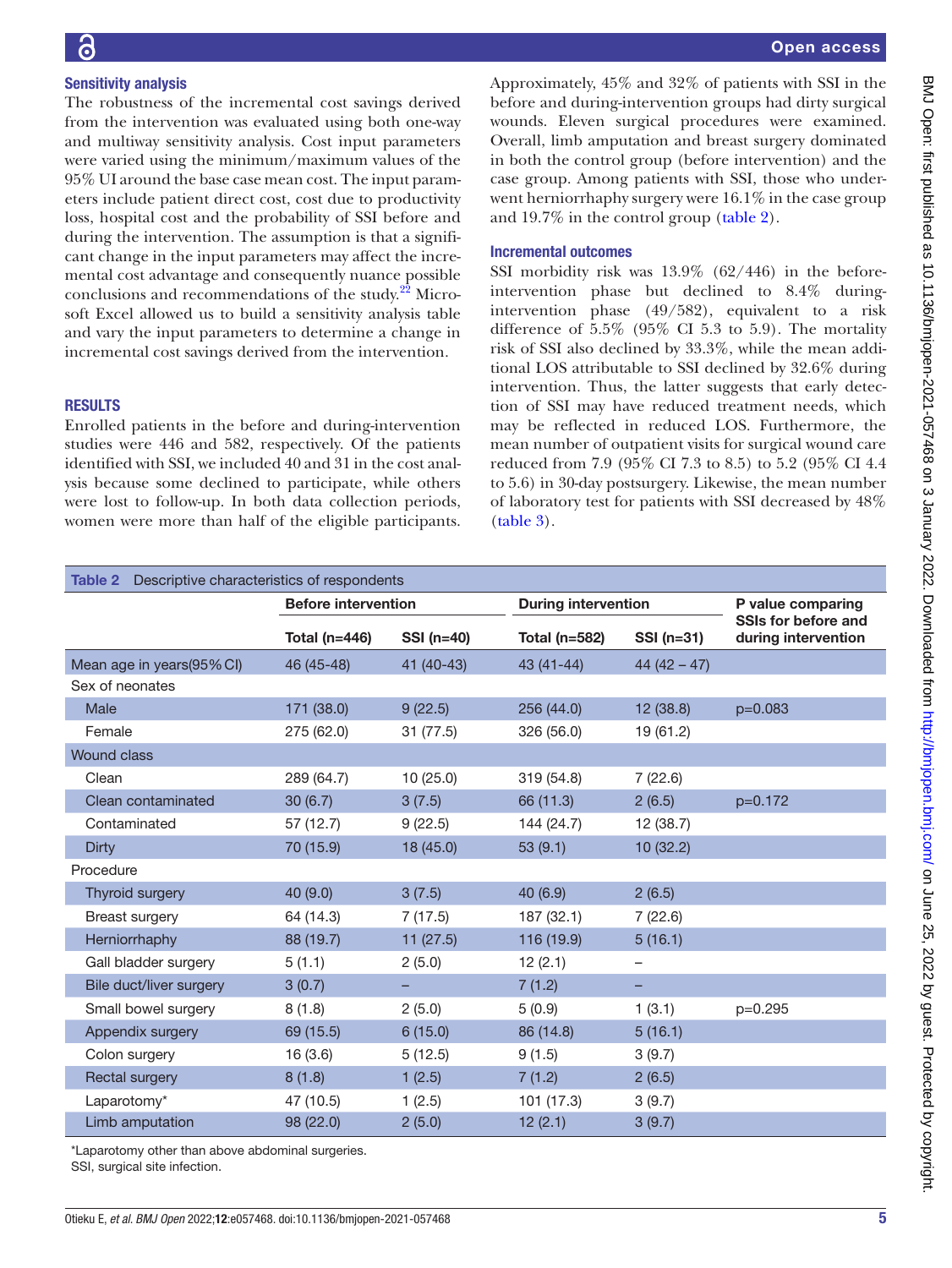<span id="page-5-0"></span>

| Incremental outcomes before and during intervention for patients with SSI<br>Table 3 |                                        |                                        |                     |          |
|--------------------------------------------------------------------------------------|----------------------------------------|----------------------------------------|---------------------|----------|
| Sample description and outcome                                                       | <b>Before intervention</b><br>(95% CI) | <b>During intervention</b><br>(95% CI) | Incremental $(\% )$ | P value* |
| Number of SSI cases identified                                                       | 62 (13.9)                              | 49(8.4)                                |                     |          |
| SSI mortality risk (%)                                                               | 4.8                                    | 4.1                                    | $-1(33.3)$          | 0.077    |
| Indicators of severity                                                               |                                        |                                        |                     |          |
| Mean LOS for the overall sample                                                      | 8.3                                    | 7.1                                    | $-1.2(13.0)$        | 0.091    |
| Mean additional LOS                                                                  | $4.6$ (3.8 to 5.3)                     | $3.1$ (2.9 to 3.4)                     | $-1.5(32.6)$        | < 0.05   |
| Mean number of outpatient visits                                                     | 7.9 (7.3 to 8.5)                       | 5.2 (4.4 to 5.6)                       | $-2.7(34.2)$        | < 0.05   |
| Mean number of laboratory test                                                       | $2.5(2.2 \text{ to } 2.9)$             | $1.3(1.1 \text{ to } 1.6)$             | $-1.2(48.0)$        | < 0.01   |
| *Camparina befare and during interception outcomes                                   |                                        |                                        |                     |          |

\*Comparing before and during-intervention outcomes.

LOS, length of hospital stay; SSI, surgical site infection.

### Intervention cost

[Table](#page-5-1) 4 depicts the activity-based intervention cost in terms of hospital resources used on implementation of the surveillance system. Approximately, 46% of the intervention cost was related to per diem expenses for the extra time spent by interns and staff on SSI surveillance for the duration of the study. We derived the per-patient cost of the intervention by dividing the grand total cost of the intervention US\$10750 by the overall sample of 582. Thus, the hospital cost per-patient included in the surveillance intervention amounts to US\$18.47.

### SSI-attributable costs

We present the disaggregated SSI-attributable costs before and during intervention in eight domains. The mean expenses on antibiotics increased by 8.9% during intervention. Overall, the intervention led to a 12.1% decrease in the mean patient cohort cost per SSI episode. Furthermore, the hospital cost associated with SSI was reduced

<span id="page-5-1"></span>

| Intervention cost (2018 PPP-adjusted US\$)<br>Table 4 |                     |                |       |
|-------------------------------------------------------|---------------------|----------------|-------|
| <b>Description</b>                                    | Quantity            | Unit cost      | Total |
| Wound cards                                           | $10$ sets           | 55             | 550   |
| Wound swab                                            | 500 pieces          | 1.28           | 640   |
| Laboratory<br>analysis of wound<br>swab               | Four<br>instalments | 960/instalment | 3480  |
| Airtime for<br>post-discharge<br>surveillance         | Six set             | 160            | 960   |
| Per diem for SSI<br>surveillance*                     | 4 months            | 1280/month     | 5120  |
| <b>Grand total</b>                                    |                     |                | 10750 |
| Cost per<br>patient of the<br>intervention            |                     |                | 18.47 |

\*Comprises four interns and four nurses (matron-in-charge on each of the four surgical floors).

PPP, Purchasing Power Parity; SSI, surgical site infection.

by 24.7%, equivalent to US\$344.00 with the intervention [\(table](#page-6-0) 5).

### Cost-effectiveness

The sum of the mean patient cost and hospital cost per SSI episode multiplied by the number of patients with SSI plus the intervention cost for the cohort equals the total cost of care attributable to SSI in the intervention and control groups. The results show that the intervention is both cost saving and has positive effects and is, therefore, a dominant strategy [\(table](#page-6-1) 6). The estimated ICER amounts to US\$4196 cost savings per SSI episode avoided.

### Sensitivity analysis

Figures [2 and 3](#page-7-0) present the result for the uncertainty analysis of incremental cost savings from the intervention. The sensitivity analysis shows that for each cost input parameter, varying the values within the 95% UI may still lead to some cost savings with the intervention. The minimum and maximum cost savings of US\$1910 and US\$5720 may result if the probability of SSI before and during the intervention assumed the lower values of the 95% UI of 0.099 and 0.061 compared with the base values of 0.139 and 0.084, respectively.

### **DISCUSSION**

This paper evaluates the potential cost savings of implementing SSI intervention within resource-limited settings of LMIC with Ghana as a case study. We hypothesised that an active 30-day SSI surveillance strategy could primarily reduce SSI morbidity risk and consequently the associated mortality, LOS and costs, and that these savings would exceed the cost of the intervention.

The measurement of incremental outcomes shows probable health and economic benefits with the intervention. For instance, we found that the intervention resulted in approximately 14% and 33% reduction in SSI morbidity and mortality risks, which may mean additional benefit to patients if we consider the quality-of-life years gain from the intervention. Likewise, the decline in SSIattributable LOS by almost 33% and its associated patient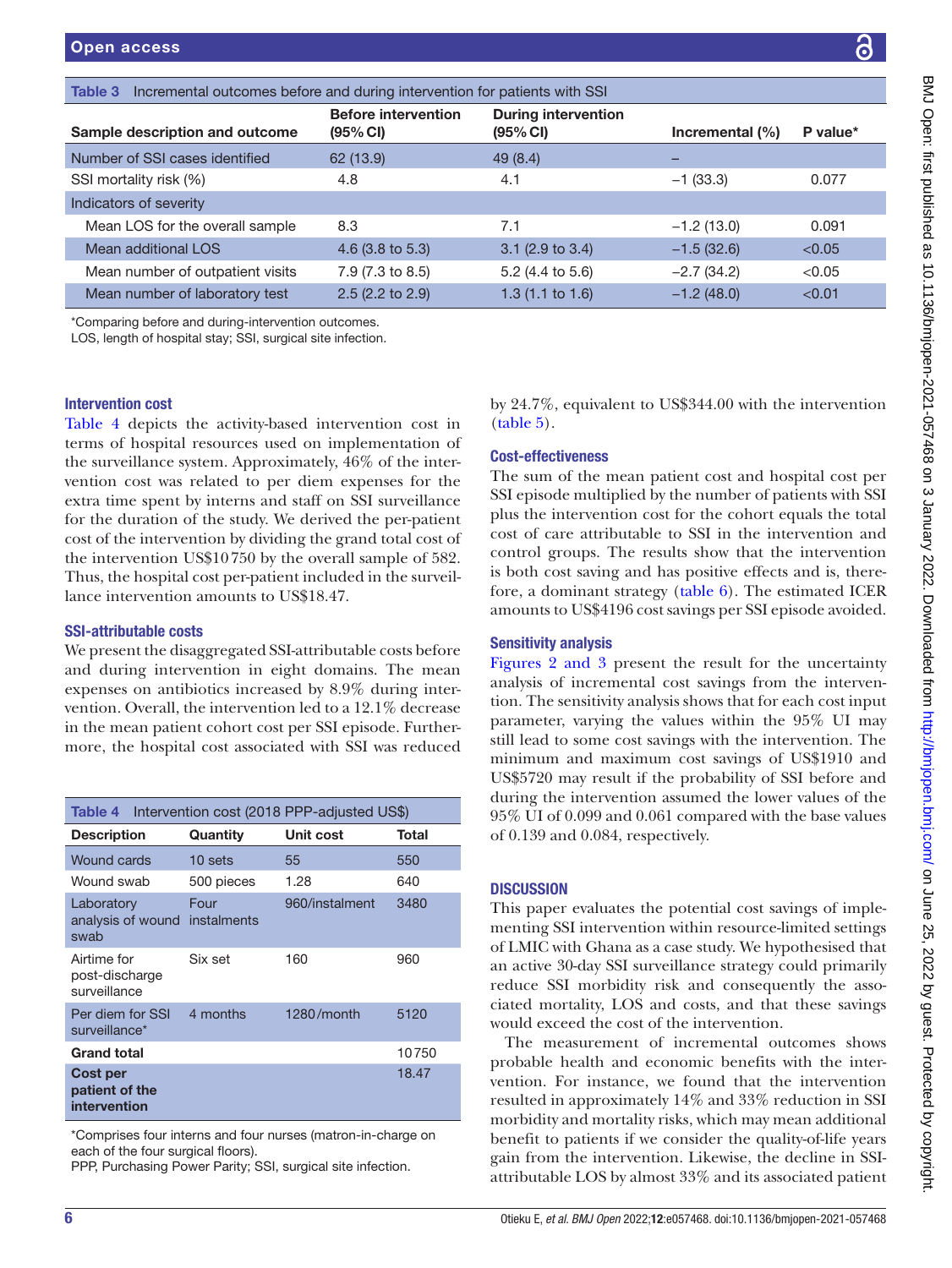<span id="page-6-0"></span>

| SSI-attributable costs before and during intervention (2018 PPP-adjusted US\$)<br>Table 5 |                                                    |                                                    |                                      |           |
|-------------------------------------------------------------------------------------------|----------------------------------------------------|----------------------------------------------------|--------------------------------------|-----------|
|                                                                                           | <b>Before intervention</b><br><b>US\$ (95% CI)</b> | <b>During intervention</b><br><b>US\$ (95% CI)</b> | <b>Difference</b><br>US\$ (% change) | P values* |
| Patient direct medical costs                                                              |                                                    |                                                    |                                      |           |
| Mean cost of systemic antibiotics                                                         | 419.66 (398 to 458)                                | 456.82 (408 to 464)                                | 37.16(8.9)                           | 0.219     |
| Mean cost of wound dressing                                                               | 74.82 (68 to 82)                                   | 58.58 (46 to 62)                                   | $-16.24(21.7)$                       | 0.332     |
| Mean cost of laboratory tests                                                             | 117.16 (111 to 125)                                | 51.93 (46 to 54)                                   | $-65.23(55.7)$                       | < 0.05    |
| Mean cost of consultation                                                                 | 634.38 (593 to 677)                                | 574.24 (490 to 589)                                | $-60.14(9.5)$                        | < 0.05    |
| Patient indirect medical cost <sup>+</sup>                                                |                                                    |                                                    |                                      |           |
| Mean non-medical cost                                                                     | 380.63 (355 to 398)                                | 291.64 (260 to 316)                                | $-88.99(23.4)$                       | < 0.01    |
| Patient indirect costs                                                                    |                                                    |                                                    |                                      |           |
| Mean cost of productivity loss                                                            | 581.60 (355 to 831)                                | 509.02 (309 to 660)                                | $-72.60(12.5)$                       | 0.110     |
| Mean patient cost per patient with SSI                                                    | 2208.25 (2087 to 2376)                             | 1942.23 (1758 to 2227)                             | $-266.02(12.1)$                      |           |
| Hospital cost attributable to SSI                                                         | 1391                                               | 1047                                               | $-344(24.7)$                         |           |
| Total                                                                                     | 3599.25                                            | 2989.23                                            | $-610(16.9)$                         |           |

\*P values comparing significant differences in SSI-attributable cost before and during intervention.

†Includes cost of transportation, accommodation and feeding.

PPP, Purchasing Power Parity; SSI, surgical site infection.

and provider costs by roughly 12% and 19% mean that the intervention is not only life-saving but cost saving and a dominant strategy. Thus, not only did the intervention reduce the incidence of SSI but patients with SSI also incurred relatively low average cost of treatment compared with a no surveillance scenario.

A recent study estimated that approximately 869 surgeries per 100000 of the population are performed in Ghana<sup>[15](#page-8-12)</sup> annually, resulting in  $260700$  surgeries in 2020. Now, assume that similar surveillance interventions could be implemented with similar effects as in the present study. Applying the SSI morbidity risk of 13.9% and 8.4% as observed before and during intervention to the estimated total surgeries in 2020 suggests that

this may lead to 14338 avoided SSI episodes, which may yield US\$60162248 cost savings from both patient and provider perspectives. Notably, the intervention may free 98803 extra patient bed-days attributable to SSI annually across the country, equivalent to about 13916 new admissions. In settings like Ghana, where some prospective surgical patients could be put on a waiting list due to limited hospital-bed capacity, $2^3$  the intervention may provide an opportunity to admit more surgical patients. Comparatively, our finding is congruent to other studies that have evaluated either the cost-benefit or costeffectiveness of SSI surveillance in settings like England, the USA, Australia, among others.<sup>8 24–26</sup> In one such study involving more than 5.8million participants selected

<span id="page-6-1"></span>

| Incremental cost-effectiveness<br>Table 6 |                                                                                |                                                                             |
|-------------------------------------------|--------------------------------------------------------------------------------|-----------------------------------------------------------------------------|
|                                           | Admitted to ward without surveillance<br>(before-intervention figures applied) | Admitted to ward with surveillance<br>(during-intervention figures applied) |
| Parameter values                          |                                                                                |                                                                             |
| Surgical patient cohort                   | 582                                                                            | 582                                                                         |
| Intervention costs                        | $\Omega$                                                                       | 10750                                                                       |
| Probability of SSI                        | 0.139                                                                          | 0.084                                                                       |
| Mean SSI-attributable patient costs       | 2208                                                                           | 1942                                                                        |
| Mean additional hospital costs            | 1391                                                                           | 1047                                                                        |
| <b>Results</b>                            |                                                                                |                                                                             |
| <b>Expected SSI-related costs</b>         |                                                                                |                                                                             |
| Patient                                   | 178643                                                                         | 94952                                                                       |
| Hospital                                  | 112529                                                                         | 61936                                                                       |
| Total                                     | 291172                                                                         | 156888                                                                      |
| Expected number of SSI cases              | 81                                                                             | 49                                                                          |
| SSI, surgical site infection.             |                                                                                |                                                                             |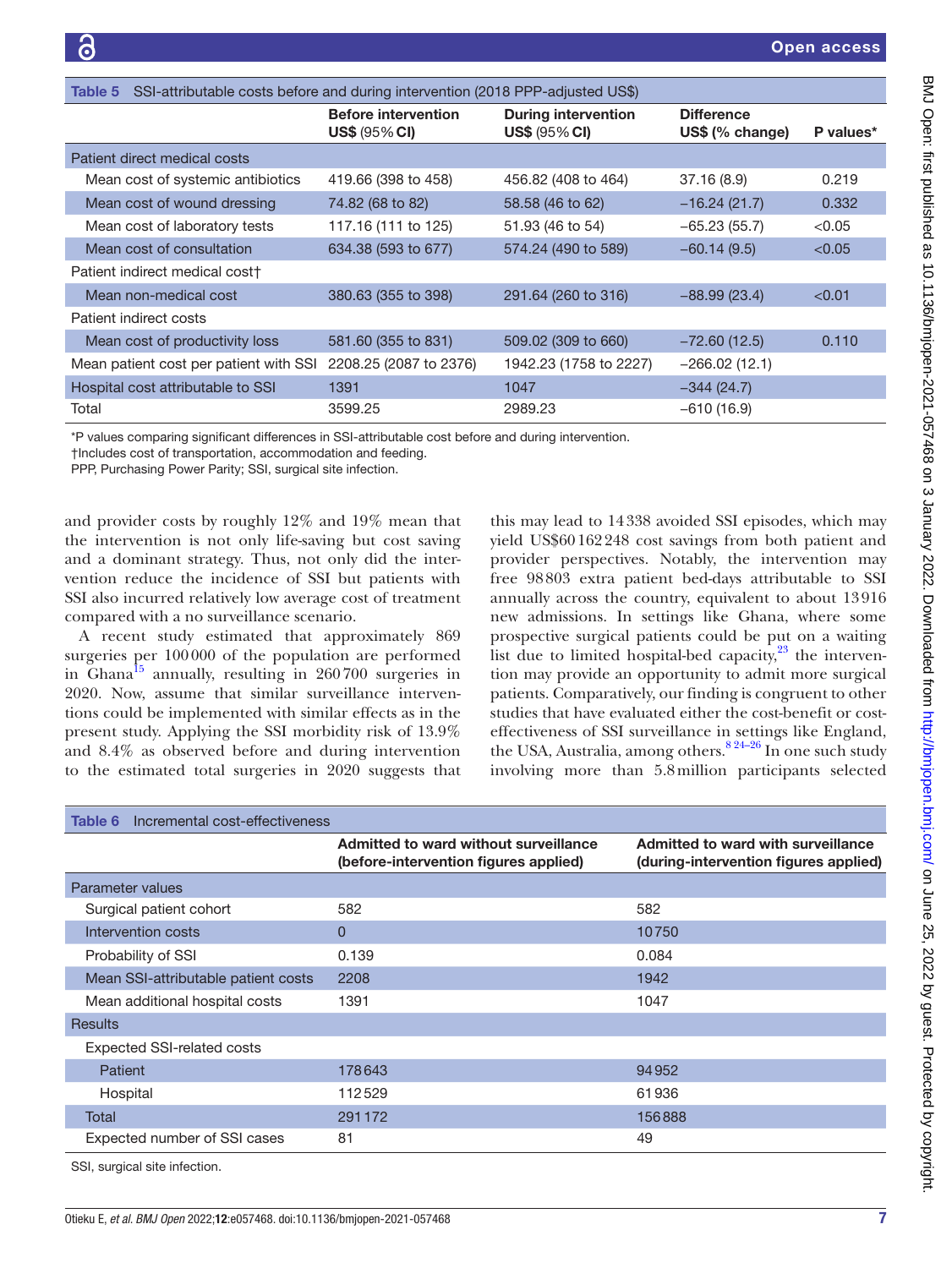### Open access



<span id="page-7-0"></span>

from Europe, Australia and Asia, the authors found that hospital-based SSI surveillance results in a 35% risk reduction in  $9$ years. $2<sup>6</sup>$ 

In descending order of magnitude, the uncertainty analysis shows that the estimated patient cost savings attributable to SSI may be sensitive to the probability of SSI, cost of productivity loss, patient direct cost, etc. However, as expected, the intervention remains a dominant strategy irrespective of the uncertainties in cost input parameters. We argue that comparing the unit cost of implementing the intervention to its benefits makes a strong case for policymakers to absorb or subsidise the intervention cost. In places like Ghana, where a considerable share of the patient direct cost is covered by health insurance, it could be in the interest of the health insurance scheme to support such interventions. Alternatively, hospitals with the capacity to adapt and institutionalise the intervention may do so to reduce cost. Likewise, governments may be interested in supporting such interventions, which will free resources to admit more patients, thereby showing their capacity to improve service provision to their constituents.

Finally, our inability to include all eligible patients with SSI in the study was due to a situation beyond control and is ethically grounded since some declined to participate and others were lost to follow-up. As previously argued in the baseline paper on the cost of  $\text{SSI},^5$  $\text{SSI},^5$  the study took place in one teaching hospital in Ghana, which may not provide a general reflection of what pertains in other



Figure 3 Deviations in savings from base case: US\$4196. \*Lower and upper values took into account cost adjustment rate of 2.5%.<sup>[17](#page-8-14)</sup> \*\*Values based on estimate from another study.<sup>[13](#page-8-8)</sup> SSI, surgical site infection.

settings. We observed significant differences in wound class and surgery type between groups of participants before and during the intervention, which may lead to an underestimation of the impact of the intervention. Also, the use of mean LOS and cost may not reflect the true measure of the estimated additional LOS and cost due to the intervention. $27$  Even though compliance with the intervention was supervised and hypothesised to reduce the incidence of SSI at the hospital, we are unable to say whether the reduction in SSI incidence was occasioned mainly by the active 30-day surveillance. Therefore, further studies may help conclude on its effectiveness and provide current evidence to improve the lack of studies on economic benefits of SSI interventions in LIMC.<sup>28</sup>

### **CONCLUSION**

SSI is preventable if an effective intervention is in place. This paper presents an SSI intervention that is adaptable, cost-effective and sustainable within resource-limited settings. It highlights the potential gains and trade-offs that may inform decision-makers to consider an upscale of the intervention. Specifically, it shows that an active 30-days SSI surveillance may reduce the risk of SSI morbidity and mortality by approximately one-third and consequently reduce the patient cost by almost 12% and hospital cost by almost 25%.

Acknowledgements The authors acknowledge the support of the data collection team and the hospital staff of the General Surgical Department of the Korle-Bu Teaching Hospital, who assisted in the SSI surveillance. We also acknowledge the support of study participants (patients), the general public, and the scientific community for their contribution to the design, recruitment, conduct of the study, and dissemination of the findings.

Contributors EO, APF, UE and FAA conceived and designed the study. APF, FAA and UE reviewed the data collection tools. EO, APF and AB-B collected the data. EO and APF analysed the data. EO and APF drafted the manuscript. UE, FAA and AB-B critically reviewed and revised the manuscript. All authors read and approved the final manuscript. EO is the data curator and guarantor of the overall content of the manuscript.

Funding Financial support was provided by the Danish Ministry of Foreign Affairs as part of the HAI-Ghana project/DANIDA grant number 16-PO1-GHA.

Competing interests None declared.

Patient and public involvement Patients and/or the public were involved in the design, or conduct, or reporting, or dissemination plans of this research. Refer to the Methods section for further details.

Patient consent for publication Not applicable.

Ethics approval Ethics approval for this study was granted by the Korle-Bu Teaching Hospital Ethics Committee with reference number KBTH-IRB/0036/2017. All participants signed the informed consent form.

Provenance and peer review Not commissioned; externally peer reviewed.

Data availability statement Data are available upon reasonable request. Data used for this study is not publicly available but can be assessed upon reasonable request to the corresponding author due to ethics approval guidelines.

Open access This is an open access article distributed in accordance with the Creative Commons Attribution 4.0 Unported (CC BY 4.0) license, which permits others to copy, redistribute, remix, transform and build upon this work for any purpose, provided the original work is properly cited, a link to the licence is given, and indication of whether changes were made. See: [https://creativecommons.org/](https://creativecommons.org/licenses/by/4.0/) [licenses/by/4.0/](https://creativecommons.org/licenses/by/4.0/).